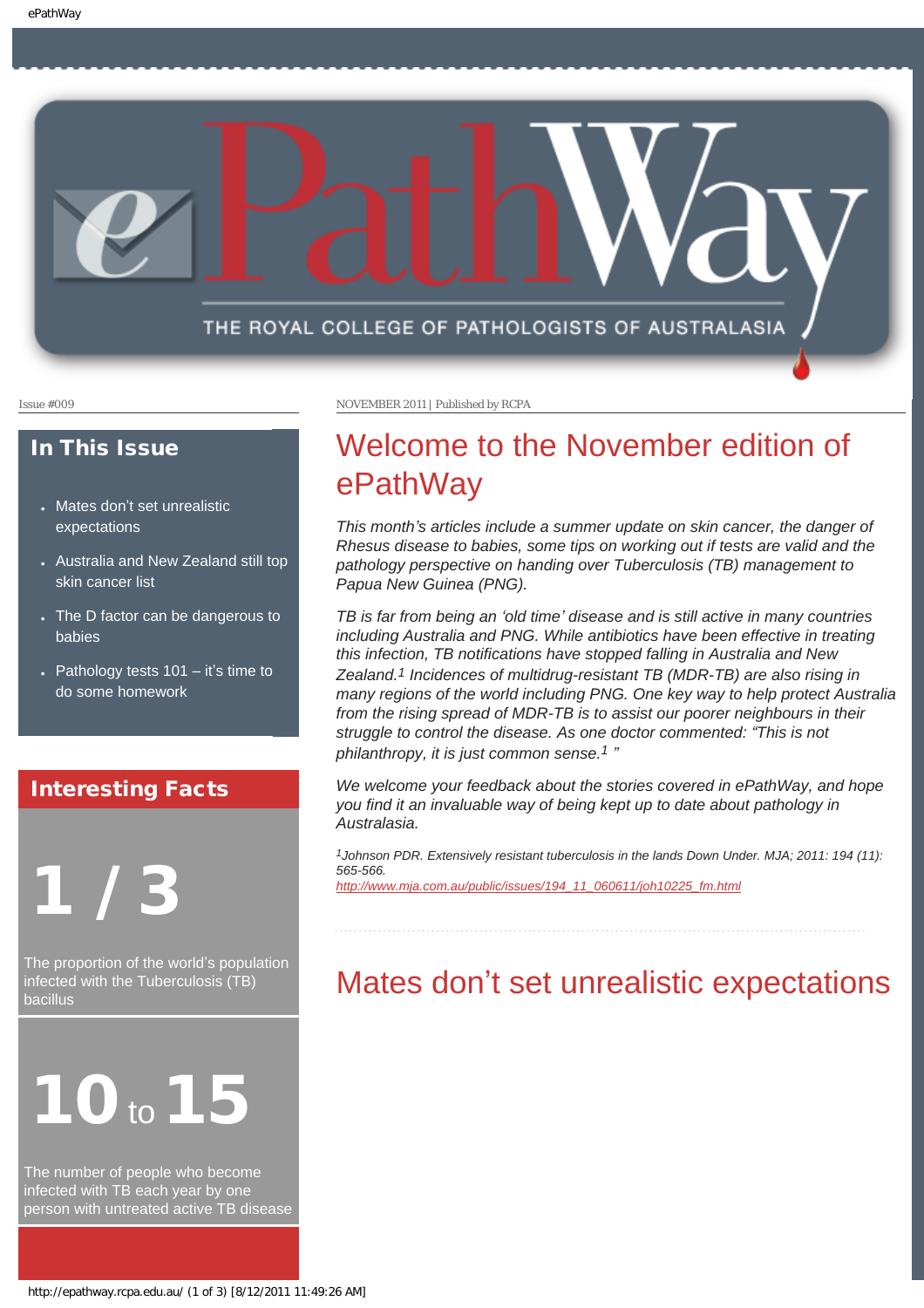# **1.7** million

The estimated number of people who died from TB in 2009

### Important Message



has an important message for you. [Click to see the message!](http://epathway.rcpa.edu.au/notice.html)

### Suggest to a friend

<span id="page-1-0"></span>Know someone who might be interested in this website? Why not [suggest the website](mailto:?Subject=I%20think%20you%20should%20read%20this%20Newsletter=
http://epathway.rcpa.edu.au/index.html) to them.

### Previous Editions

Did you miss something from last month? you can view our [previous](http://epathway.rcpa.edu.au/previous.html) [editions](http://epathway.rcpa.edu.au/previous.html) at any time.

### Subscribe Now!

Subscription is easy! Simply fill in our [subscription form.](http://epathway.rcpa.edu.au/subscription.html)

### <span id="page-1-1"></span>Links

[RCPA Manual](http://rcpamanual.edu.au/)

[LabTest Online](http://www.labtestsonline.org.au/)



Multidrug-resistant strains of tuberculosis (MDR-TB) active in the Western Province of Papua New Guinea (PNG) are spreading to the Torres Strait Islands and Australia. There are also cases of extensively drug-resistant tuberculosis (XDR-TB) in PNG, which are even more difficult to treat. This makes the Queensland and Federal governments' decision to close tuberculosis clinics on two Torres Strait islands a risk to public health not only in PNG, but in Australia as well.

[read more »](#page-3-0)

# Australia and New Zealand still top skin cancer list

Australia and New Zealand have the highest incidences of skin cancer in the world. In Australia, non-melanoma skin cancers (NMSC) are four times more common than all other cancers combined, while melanoma is the leading cause of cancer death among people aged 25 to 44 years in New Zealand. With statistics like these, who wouldn't want to slip, slop slap every time they ventured outside?



[read more »](#page-5-0)

## The D factor can be dangerous to babies



Haemolytic disease of the newborn (HDN) is like a sequence from a horror movie. The pregnant mother's body thinks her baby's blood is a threat, so it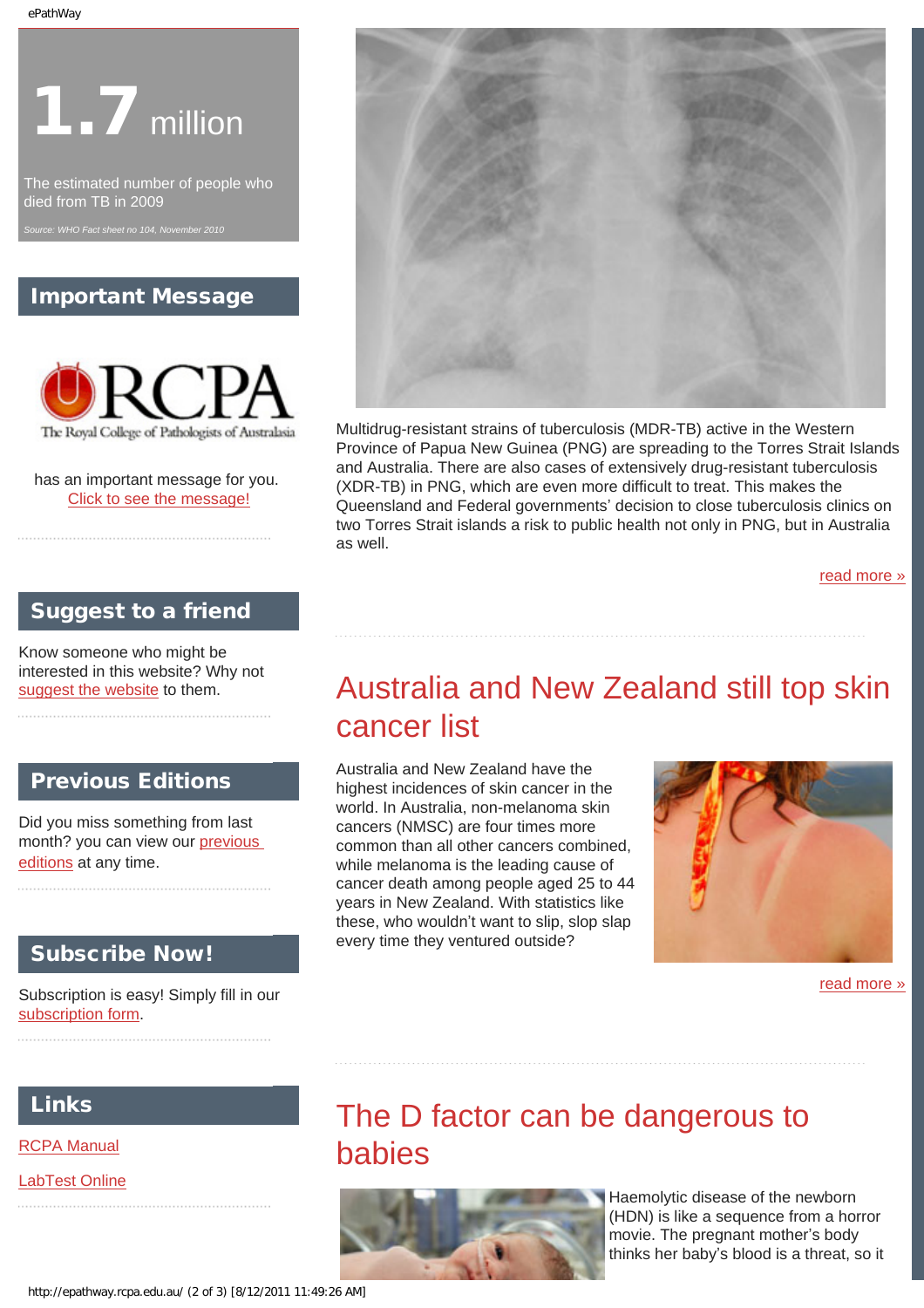

produces antibodies that cross the placenta and attack the unborn baby's red blood cells causing the potentially lifethreatening HDN. Unfortunately this

scenario is real and babies are still suffering this fate when HDN is preventable.

[read more »](#page-7-0)

# <span id="page-2-0"></span>Pathology tests 101 – it's time to do some homework

Here's an interesting scenario. Pam had a melanoma removed by a surgeon, and instead of sending it to a pathology laboratory where a pathologist would examine the specimen and report what type of melanoma it was, she decided to take it home and work this out for herself. Pam bought a home-testing kit, and the manufacturers promised she would be 100 percent satisfied with the results or she could have her money back.



[read more »](#page-9-0)

#### Copyright © 2011 The Royal College of Pathologists of Australasia

RCPA - Durham Hall - 207 Albion St Surry Hills NSW 2010 AUSTRALIA | (+61) 2 8356 5858 | [www.rcpa.edu.au](http://www.rcpa.edu.au/)

**[Privacy Policy](http://www.rcpa.edu.au/Privacy.htm) | [Legal](http://www.rcpa.edu.au/Legal.htm) | [Disclaimer](http://www.rcpa.edu.au/Disclaimer.htm)**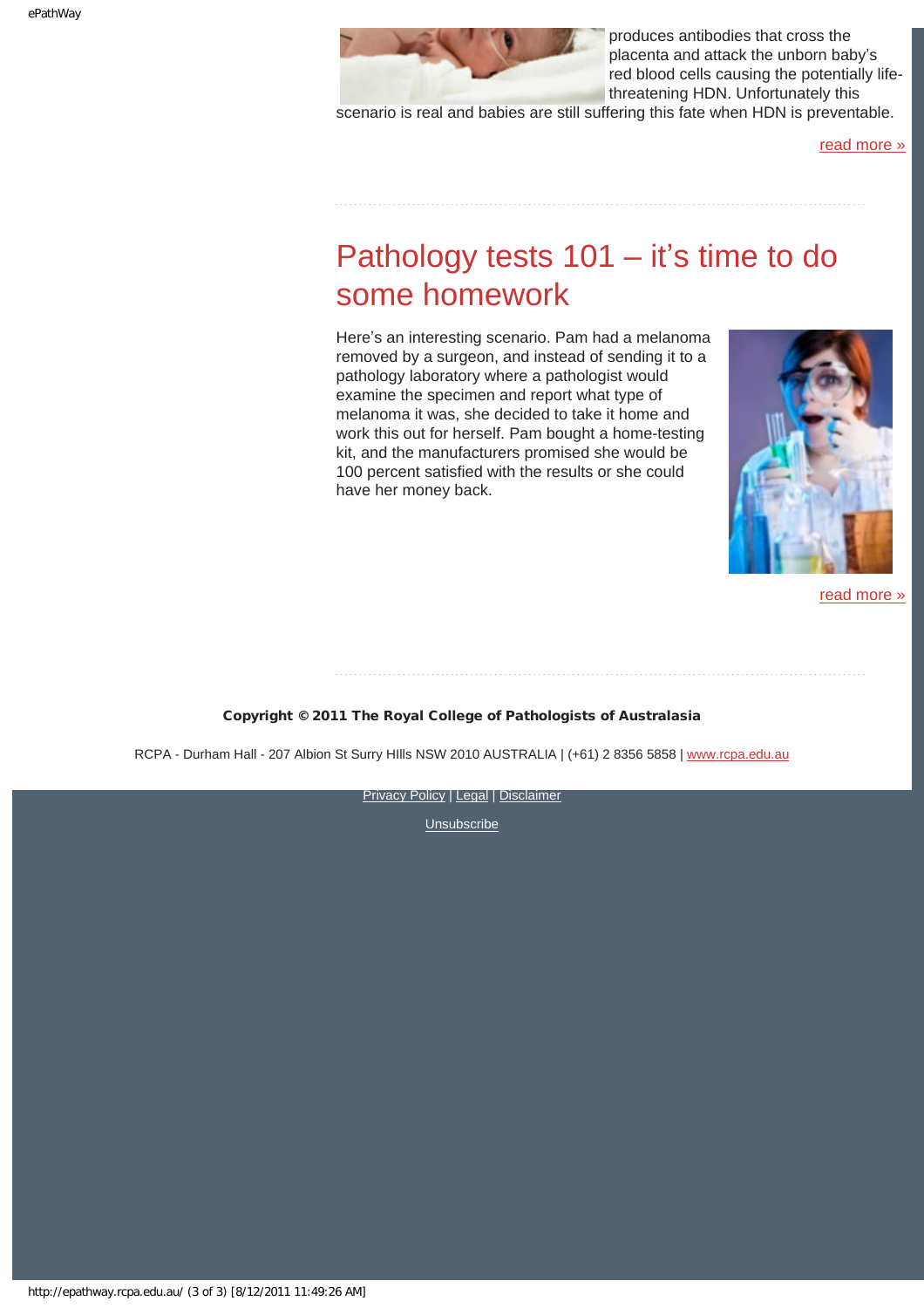<span id="page-3-0"></span>

# Mates don't set unrealistic expectations



Multidrug-resistant strains of tuberculosis (MDR-TB) active in the Western Province of Papua New Guinea (PNG) are spreading to the Torres Strait Islands and Australia. There are also cases of extensively drug-resistant tuberculosis (XDR-TB) in PNG, which are even more difficult to treat. This makes the Queensland and Federal governments' decision to close tuberculosis clinics on two Torres Strait islands a risk to public health not only in PNG, but in Australia as well.

The clinics, which have been providing treatment to PNG nationals, will be shutdown based on rolling handover dates and not on PNG's ability to manage TB. Queensland Health is closing the clinics because TB patients are not viewed as emergency cases. A staged handover process commenced on October 13 with 21 patients transferred from Queensland Health care to PNG care. There are two more planned handover clinics currently scheduled for December 2011 and February 2012.

TB is caused by various strains of mycobateria, usually *Mycobacterium tuberculosis* (MTB). It typically attacks the lungs but can also affect other parts of the body. TB is spread through the air when people who have an active MTB infection cough, sneeze, talk, spit or otherwise transmit their saliva through the air. Just a few TB germs, known as bacilli, need to be inhaled by a person to become infected. A normal TB infection takes about six to nine months of drug therapy to treat, while managing MDR-TB and XDR-TB is more expensive, the treatment is longer and the drugs are toxic.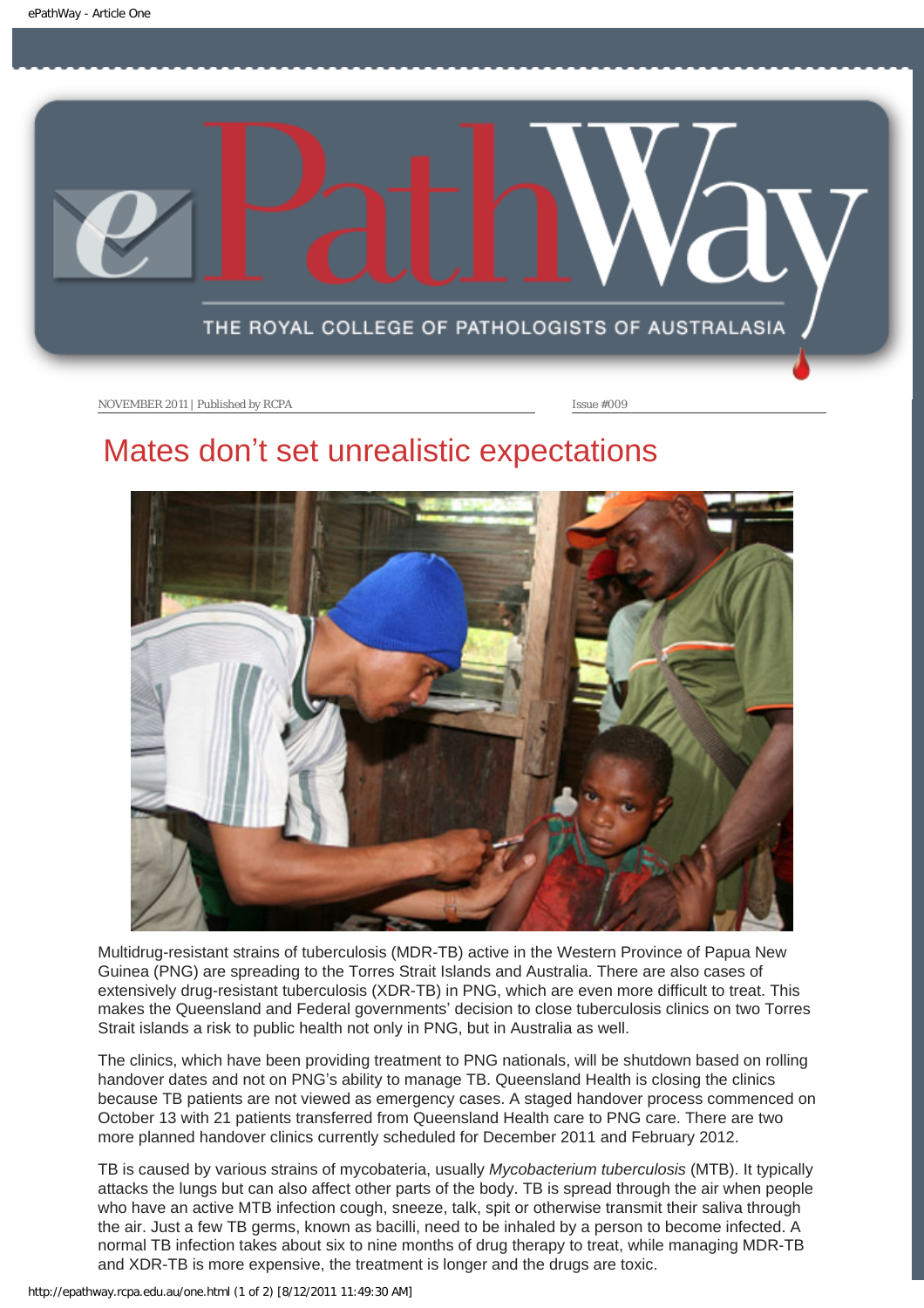Dr Robert Norton, Director of Pathology at Townsville Hospital, says a significant number of complicated TB patients originate in PNG, with many seen and managed in either the Torres Strait Island clinics or at Cairns Base Hospital. The Townsville Hospital receives complex cases, such as those with cerebral and spinal TB or MDR-TB. If the handover is enforced, these patients – including children - may not be diagnosed early or treated appropriately. Diagnostic ability is therefore critically important in managing this complex disease.

"PNG does not have access to the full facilities or the staff to deal with TB," says Dr Rob Baird, Director of Pathology at Royal Darwin Hospital. "You require up-to-date laboratory facilities which can reduce the confirmation of TB and drug resistance from eight weeks to two hours. This enables more informed treatment to start earlier."

The Australian government has provided some funding towards helping PNG cope with TB, and the World Health Organization (WHO) is working with the PNG government on this issue. It remains to be seen exactly how the impoverished Western Province of PNG, where the hospital has problems accessing clean water, medication and qualified staff combined with inadequate laboratory facilities, will cope with managing something as complex and expensive as TB in the near future?

Then there is the confounding Human Immunodeficiency Virus (HIV) factor.

"In terms of public health, TB rates increase along with HIV rates because HIV is a virus that destroys the immune system, and TB surfaces in people with compromised immune systems," Dr Baird explains. "Unfortunately both of these diseases are increasing in PNG and we are therefore anticipating more TB cases which is a public health problem. The WHO also identified TB as being in the top 10 infectious diseases and a priority for the world to address along with HIV and malaria."

Dr Norton says the clinical reason not to close these clinics is that there are a number of cases of MDR-TB in PNG.

"Doctors are concerned that if we're not careful MDR-TB will enter mainstream Australia because there will still be movement of people across borders," he says. "Detecting and treating TB on our doorstep is the best approach."

[« Back to Home Page](http://epathway.rcpa.edu.au/index.html)

#### Copyright © 2011 The Royal College of Pathologists of Australasia

RCPA - Durham Hall - 207 Albion St Surry Hills NSW 2010 AUSTRALIA | (+61) 2 8356 5858 | [www.rcpa.edu.au](http://www.rcpa.edu.au/)

[Privacy Policy](http://www.rcpa.edu.au/Privacy.htm) | [Legal](http://www.rcpa.edu.au/Legal.htm) | [Disclaimer](http://www.rcpa.edu.au/Disclaimer.htm)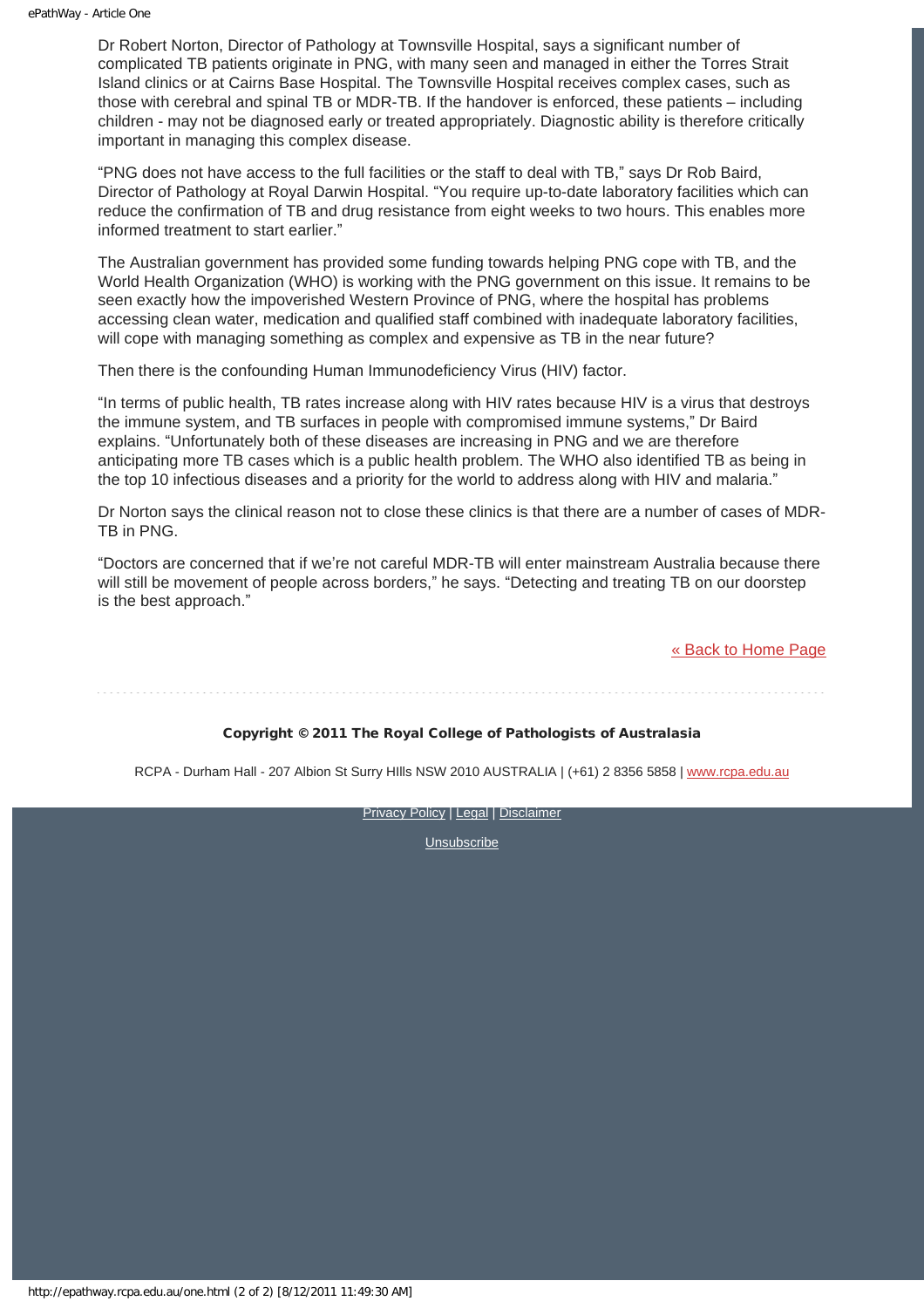<span id="page-5-0"></span>

# Australia and New Zealand still top skin cancer list



Australia and New Zealand have the highest incidences of skin cancer in the world. In Australia, nonmelanoma skin cancers (NMSC) are four times more common than all other cancers combined, while melanoma is the leading cause of cancer death among people aged 25 to 44 years in New Zealand. With statistics like these, who wouldn't want to slip, slop slap every time they ventured outside?

"Australia and New Zealand have large populations of Anglo Celtic descent who live close to the equator and who also enjoy an outdoor lifestyle," says Professor Richard Scolyer, skin pathologist at the Royal Prince Alfred Hospital (RPAH) and Melanoma Institute Australia. "Their skin is very susceptible to damage from the sun, especially the closer you live to the equator where there are higher levels of solar radiation."

Professor Scolyer says there are more than 20 types of skin cancer, but by far the most common are basal cell carcinoma (BCC) and squamous cell carcinoma (SCC), which are classified as nonmelanoma skin cancers, and melanoma.

BCC is the most common form of skin cancer. It grows from cells in the lowest layer of the epidermis (the superficial part of the skin), called the basal cell layer, and is mostly associated with recreational and intermittent sun exposure. BCCs are also called rodent ulcers because they can burrow into the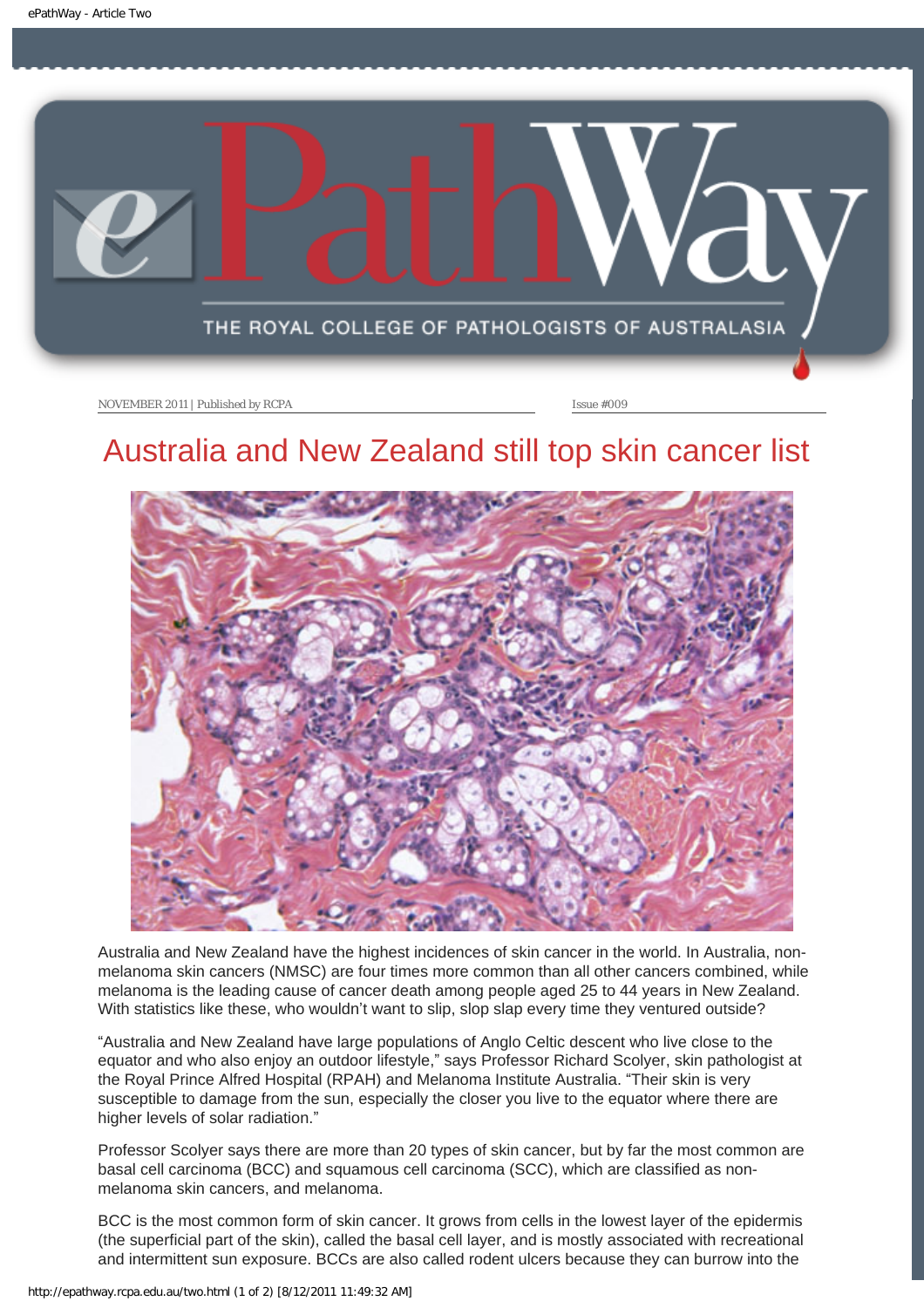skin.

"I have seen BCCs burrowed into the eye and the brain, but it is rare for them to spread," says Professor Scolyer. "BCCs are also twice as common as SCCs."

SCC is the second most common form of skin cancer and develops from squamous cells of the epidermis. SCCs are more aggressive than BCCs and have a significantly higher risk of spreading to other sites of the body. They are mostly associated with cumulative exposure to the sun.

Melanomas are the third most common form of skin cancer, as well as the fourth most common form of all cancers and the ninth most common cause of death due to cancer in Australia and New Zealand. Professor Scolyer says they are primarily caused by UV radiation and are particularly associated with intermittent exposure to the sun. There are different types of melanoma, and they have a high risk of spreading to other parts of the body if they are not identified and treated early.

"Pathologists play a vital role in the diagnosis of melanomas as well as non-melanoma skin cancers," explains Professor Scolyer. "They determine the sub-type of the cancer, and document the pathological features that affect the prognosis and determine the appropriate treatment for that skin cancer."

You can't beat skin cancer by getting a tan in a solarium either. Professor Scolyer says they increase the risk of melanoma, particularly in people younger than 35 years of age.

As with any disease, prevention is better than cure, and Professor Scolyer advises people to:

- 1. Avoid the sun at the most intense hours of the day (10am 2pm).
- 2. Use physical barriers such as protective clothing and hats and stay in the shade where possible.
- 3. Wear broad spectrum 30+ or greater sunscreen.

"Of course, if there are any skin changes then people should see their GP as soon as possible," he advises. "The earlier you detect and treat any type of skin cancer the better your chances of a good outcome."

[« Back to Home Page](http://epathway.rcpa.edu.au/index.html)

#### Copyright © 2011 The Royal College of Pathologists of Australasia

RCPA - Durham Hall - 207 Albion St Surry HIlls NSW 2010 AUSTRALIA | (+61) 2 8356 5858 | [www.rcpa.edu.au](http://www.rcpa.edu.au/)

**[Privacy Policy](http://www.rcpa.edu.au/Privacy.htm) | [Legal](http://www.rcpa.edu.au/Legal.htm) | [Disclaimer](http://www.rcpa.edu.au/Disclaimer.htm)**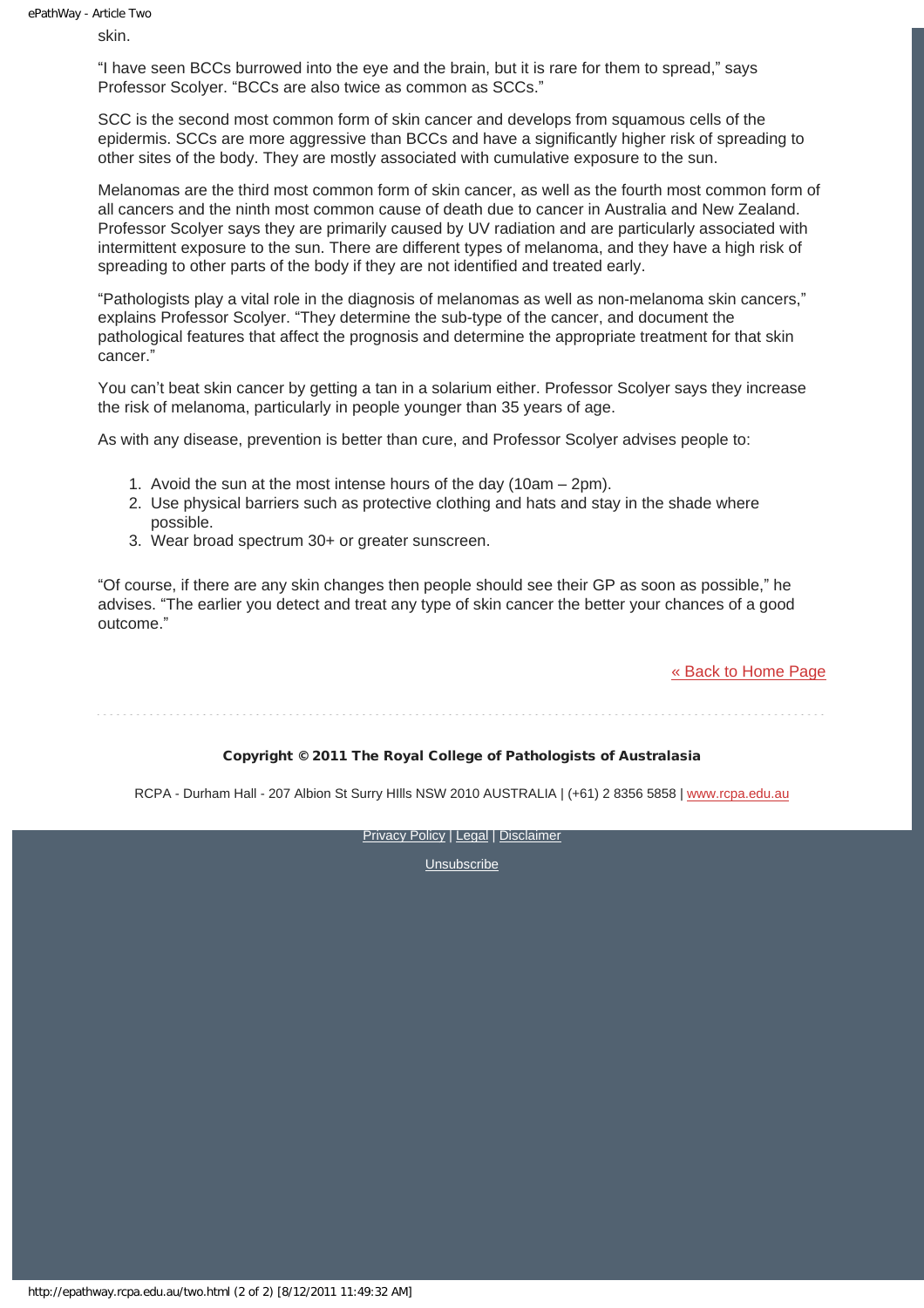<span id="page-7-0"></span>

# The D factor can be dangerous to babies



Haemolytic disease of the newborn (HDN) is like a sequence from a horror movie. The pregnant mother's body thinks her baby's blood is a threat, so it produces antibodies that cross the placenta and attack the unborn baby's red blood cells causing the potentially life-threatening HDN. Unfortunately this scenario is real and babies are still suffering this fate when HDN is preventable.

HDN is also known as Rhesus (RH) disease because it can occur if there is RH factor incompatibility between the mother and her unborn child. While the RH factor includes several proteins, the most important is the D antigen (protein) that is either present or absent on the surface of a person's red blood cells. Those who have the D antigen are grouped as RH positive, and those without the D antigen are grouped as RH negative. The antigen's role is to help the body distinguish its own blood from the blood of another person.

"If the mum is RH negative and exposed to an RH positive antigen, she may make antibodies that can cross the placenta and attack the baby's red blood cells," explains Dr Ben Saxon, haematologist with the Australian Red Cross Blood Service. "It is just like you or I being exposed to a virus. Our bodies will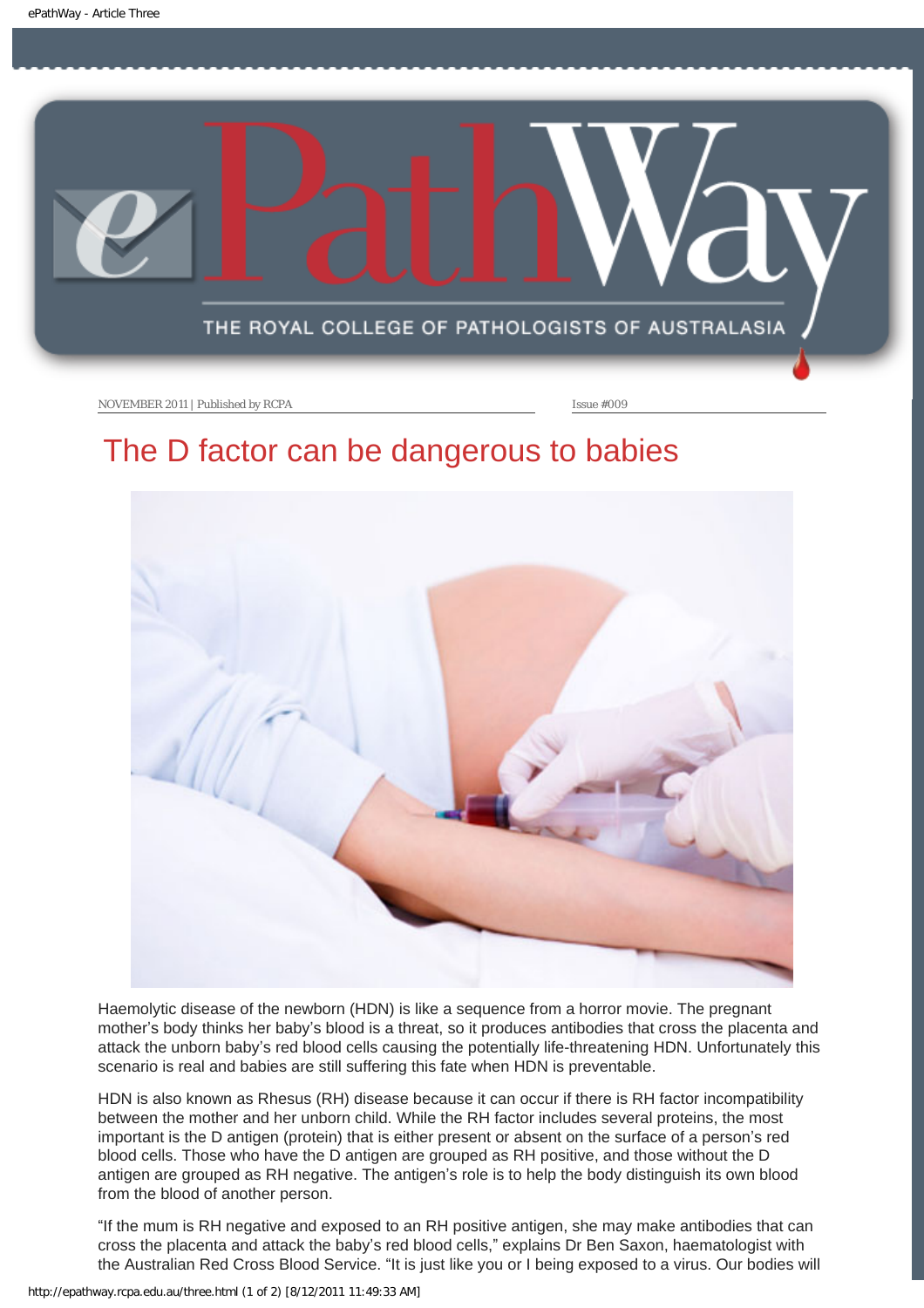make antibodies to kill that virus because it sees it as a threat."

Ms Fiona Hermann, midwife and midwifery lecturer at the Waikato Institute of Technology in New Zealand, says women should find out if they are RH negative or positive in case they have an event during pregnancy where their blood and the baby's blood mix.

"The maternal and foetal blood can mix during miscarriage, abortion or haemorrhage during pregnancy, and during childbirth," she says.

Finding out the RH factor involves a simple blood test, and if a pregnant woman is RH negative she is advised to have an anti-D injection. Anti-D is a plasma product produced from blood donations of selected RH D negative donors. It eventually breaks down in the body, so every new pregnancy needs a new dose of anti-D.

"Giving anti-D is passive immunisation. If any foetal blood cells get into the mother's circulation then the anti-D will destroy them before her immune system knows they were there. This also means the mother's body won't make antibodies," explains Dr Saxon. "It's like putting a wall of protection between the mum and the foetus."

HDN may not affect an uneventful first pregnancy if an RH negative mother decided not to have anti-D, but the situation worsens with every pregnancy.

"The blood in the placenta is foetal blood and some of this always finds its way into the mum's circulation because the barrier between the mother and baby is not perfect," says Dr Saxon. "This means she could make antibodies for the next pregnancy."

If this sounds alarmist or interpreted as 'medicalising' pregnancy, then the consequences of HDN should temper this stance.

"If antibodies attack the foetal red blood cells then it is life threatening for the baby," warns Dr Saxon. "They may be born profoundly anaemic or swollen due to heart failure, or they may be jaundiced which is a threat to the baby's brain if it is not managed properly."

In some cases babies with HDN who are less than 72 hours old require a blood transfusion. Serious cases require a complete exchange transfusion, while some babies need a blood transfusion before they are born.

"Women should find out what their blood group is, but it is done with their consent as a routine part of the first ante-natal blood test which includes screening for antibodies," Ms Hermann says. "They are also screened for antibodies later in the pregnancy."

Once the baby is safely delivered, a simple blood test can detect if there are any anti-D antibodies left in the mother's system.

"HDN is not an old-time disease," cautions Ms Hermann. "It should be treated with respect and carefully monitored to avoid the profound implications it can have on a baby's health."

#### [« Back to Home Page](http://epathway.rcpa.edu.au/index.html)

#### Copyright © 2011 The Royal College of Pathologists of Australasia

RCPA - Durham Hall - 207 Albion St Surry HIlls NSW 2010 AUSTRALIA | (+61) 2 8356 5858 | [www.rcpa.edu.au](http://www.rcpa.edu.au/)

**[Privacy Policy](http://www.rcpa.edu.au/Privacy.htm) | [Legal](http://www.rcpa.edu.au/Legal.htm) | [Disclaimer](http://www.rcpa.edu.au/Disclaimer.htm)**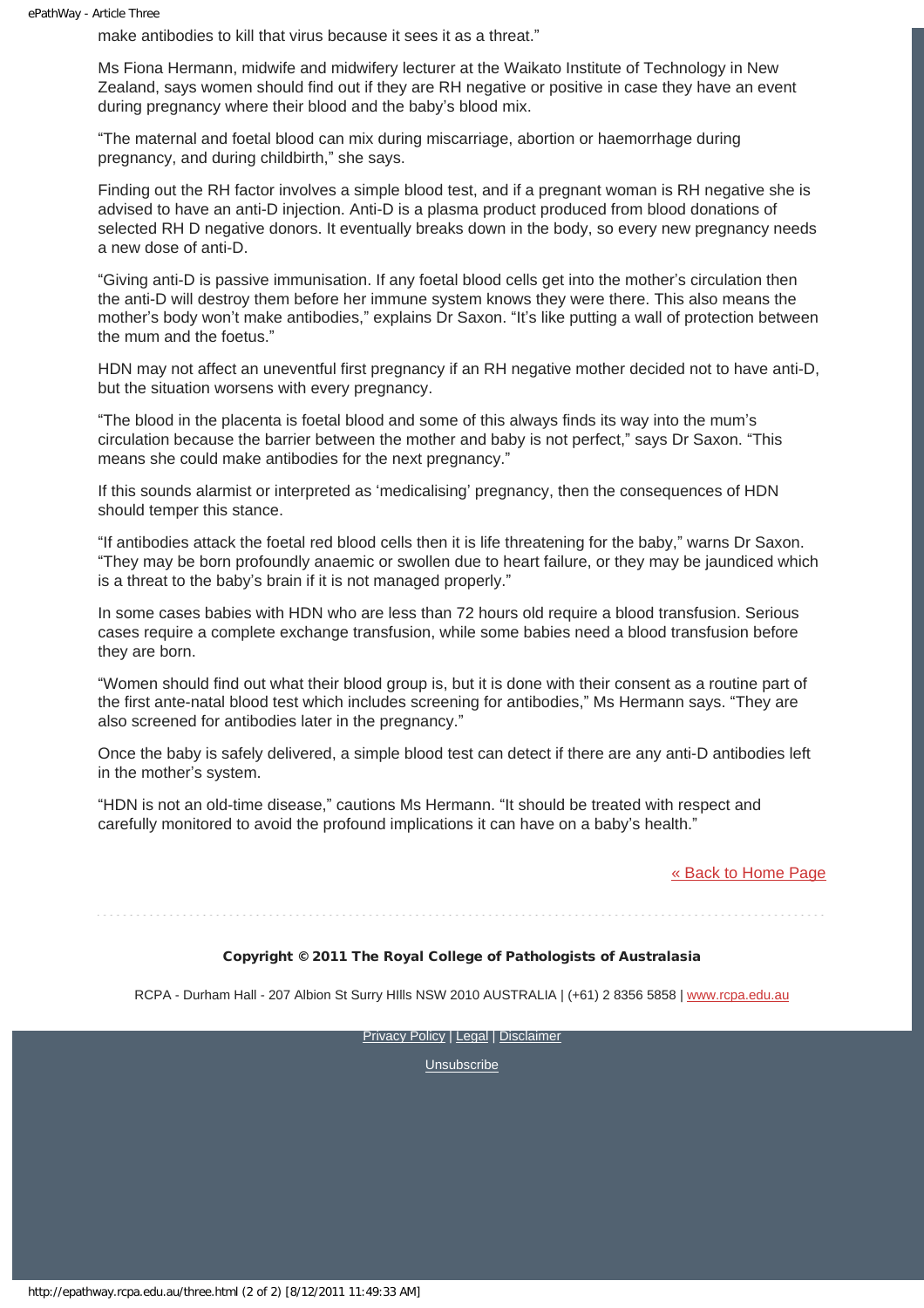<span id="page-9-0"></span>

## Pathology tests  $101 - it's time to do some$ homework



Here's an interesting scenario. Pam had a melanoma removed by a surgeon, and instead of sending it to a pathology laboratory where a pathologist would examine the specimen and report what type of melanoma it was, she decided to take it home and work this out for herself. Pam bought a hometesting kit, and the manufacturers promised she would be 100 percent satisfied with the results or she could have her money back.

In fact, there is no such thing as a melanoma home-testing kit, and Pam is also fictional, but this scenario is not as far-fetched as it appears. There is an emerging stream of self-testing kits for serious conditions such as stomach ulcers, cholesterol<sup>1</sup>, urinary tract infections and prostate cancer<sup>2</sup> that should be approached with care. But how do consumers work out which tests are valid and which are not?

Associate Professor Peter Stewart, Director of Pathology at Sydney South West Area Health Service (SSWAHS), says caution is needed when looking at tests offered outside of accredited laboratories.

"Consumers need to understand the strengths and weaknesses of the test, look at the clinical,